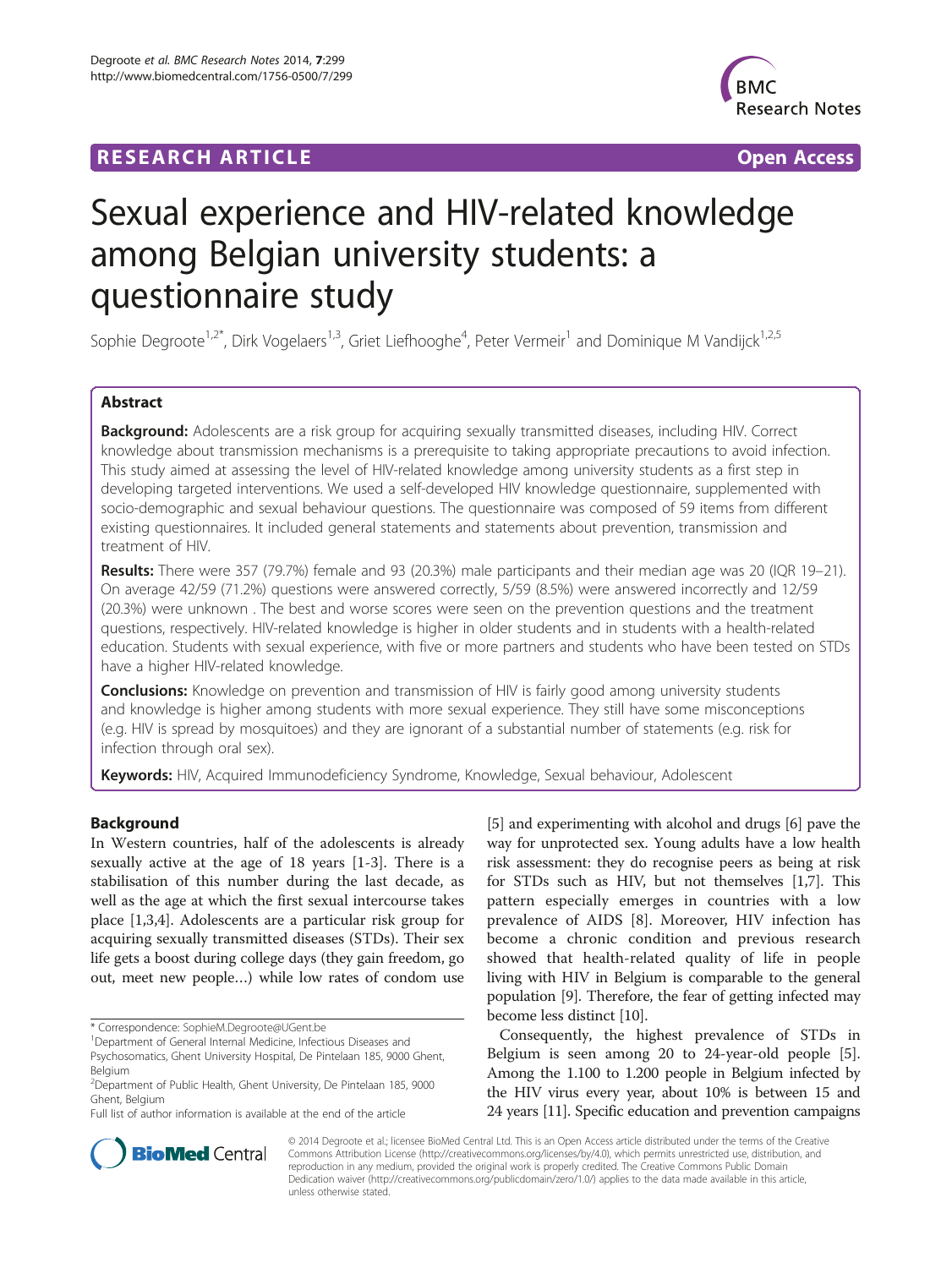are still warranted to reduce STD/HIV transmission in this population.

A first, although unsatisfactory, condition to achieve this reduction, is a good knowledge about the transmission of STDs, and HIV in particular. Previous studies have shown gaps in the HIV knowledge of young adults [[12](#page-4-0)-[17](#page-4-0)]. Different interventions to improve this knowledge have been described, with varying degrees of success [[18](#page-4-0)-[21](#page-5-0)]. Improving knowledge can have different secondary goals: reducing sexual risk behaviour, improving condom use or establishing better attitudes towards people living with HIV (PLWH) [[22](#page-5-0)-[24](#page-5-0)].

In Belgium, an HIV knowledge survey was carried out among the general population in 2008 [[25\]](#page-5-0). This was a part of a periodic general health survey with 11.250 participants. The survey included five questions concerning transmission, prevention, testing and attitude towards PLWH. The purpose of this periodic survey is to monitor and to follow the knowledge about HIV in order to observe effects of prevention programs. The survey of 2008 revealed that in the age category of 15–24 years the HIV-related knowledge was lower than in the older group (25 to 54 years). However, this survey is very limited and does not register sexual behaviour as a possible covariate.

More recently, Van Rossem et al. [[10\]](#page-4-0) compared AIDS knowledge and sexual activity among secondary school students from different education types in the Northern part of Belgium (Flandres). Students from general education had better AIDS knowledge and were less sexually active than students from vocational education. Within all different types of education, sexually active students had a better AIDS knowledge.

The aim of this study was to assess HIV-related knowledge and sexual behaviour in Belgian university students. Following research questions were addressed: 1) Are there gaps in HIV-related knowledge among this high-educated population? 2) Is HIV-related knowledge related to socio-demographics and/or sexual behaviour?

# Methods

#### Participants

Participants in the age group between 18 and 25 were recruited during university classes. Professors were asked to provide 10 minutes of their teaching time for this study. A short presentation was given by the researcher to give practical information. This study was approved by the ethics committee of Ghent University Hospital, as a part of a larger research project, called the HIV CARE Study (Belgian registration number: B670201112850).

# Instrument

The instrument was composed by items from four previously validated questionnaires. 37/45 items from the HIV Knowledge Questionnaire [\[26](#page-5-0)] were included in our survey.

Eight were not retained because they were not relevant for our Belgian population (e.g. lambskin condoms) or because of the overlap with the transmission questions. Four questions from the AIDS Risk Behaviour Knowledge test [\[27](#page-5-0)] were also included. Two questions from the study of Nachega et al. [[28](#page-5-0)] and one item from the HIV Knowledge Scale for Hispanics [\[29\]](#page-5-0) were ultimately added. The latter examines knowledge about which bodily fluids can transmit the HIV virus. The format of the questionnaire, including the 'I don't know' option, was adopted from previous work in our research group [[30](#page-5-0)-[32\]](#page-5-0). The questions were divided into four categories: general (12 items), transmission (27 items), prevention (12 items) and treatment (8 items).

#### Statistical analyses

Data were analysed by means of the statistical package SPSS, version 21 (SPSS, Inc., Chicago IL, US). Categorical data are reported as numbers and percentages and continuous data by medians and interquartile ranges (IQR) (as non-normally distributed). Total scores on the questionnaire and on the four subcategories were calculated. A descriptive analyse of the students' responses on each of the 59 questions was done. Differences in terms of total score between groups were identified by means of Mann–Whitney-U or Kruskal Wallis tests, if appropriate followed by post-hoc tests.

# Results

#### Participant's characteristics

A total of 450 participants completed the questionnaire, among whom 357 (79.3%) females and 93 (20.7%) males. Median age was 20 (IQR 19–21). Participants' characteristics are shown in Table [1](#page-2-0).

#### Questionnaire scores

The median total score on the 59 items was 42 (37–46), this corresponds with a percentage of 71.2% (62.7%-78.0%). Concerning the subscales, the best score was seen on the prevention items (median 10/12). Transmission and general knowledge scores were slightly lower (21/27 and 9/12 respectively) and the score on the treatment questions was the lowest (3/8) (Table [2](#page-2-0)).

The number and percentage of correct, incorrect and 'I don't know' answers on each statement is shown in an additional file (Additional file [1](#page-4-0)). Only the most remarkable results will be reported here. Testing seems unfamiliar to many students: a majority (292 students, 65.2%) does not know whether HIV is routinely tested during pap smears, 216 students (48.4%) do not know that HIV infection can not be detected one week after the risk contact and 91 students (20.3%) think that a test lab has to inform the partners of a HIV-positive person.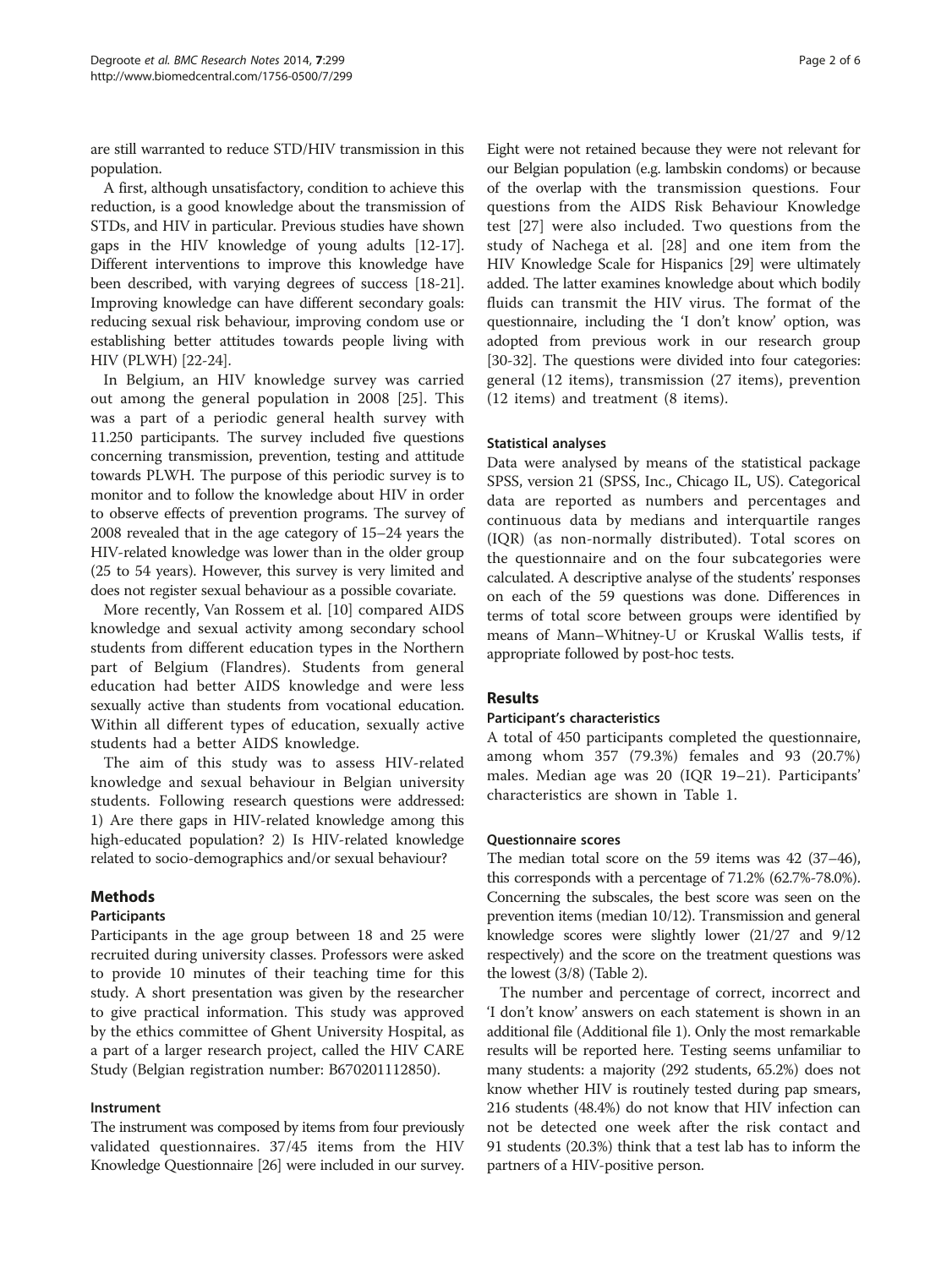<span id="page-2-0"></span>Table 1 Characteristics of the participants

|                                   | n              | %    |
|-----------------------------------|----------------|------|
| Sex                               |                |      |
| Female                            | 357            | 79.3 |
| Male                              | 93             | 20.7 |
| Age                               |                |      |
| 18                                | 104            | 23.1 |
| 19                                | 113            | 25.1 |
| 20                                | 41             | 9.1  |
| 21                                | 104            | 23.1 |
| 22                                | 40             | 8.9  |
| 23                                | 23             | 5.1  |
| 24                                | 17             | 3.8  |
| 25                                | 8              | 1.8  |
| Nationality (n = 448)             |                |      |
| Belgian                           | 442            | 98.7 |
| Other                             | 6              | 1.3  |
| Study ( $n = 448$ )               |                |      |
| <b>Educational sciences</b>       | 135            | 30.1 |
| Linguistics and literature        | 98             | 21.9 |
| Pharmaceutical sciences           | 93             | 20.8 |
| Health care management and policy | 43             | 9.6  |
| Philosophy                        | 26             | 5.8  |
| Communication sciences            | 21             | 4.7  |
| Moral sciences                    | 13             | 2.9  |
| Other                             | 19             | 4.2  |
| Religion                          |                |      |
| Catholic                          | 270            | 60.1 |
| Jewish                            | 1              | 0.2  |
| Muslim                            | 3              | 0.7  |
| <b>Buddhist</b>                   | $\overline{2}$ | 0.4  |
| No religion                       | 168            | 37.4 |
| Other                             | 5              | 1.1  |
| Sexual orientation ( $n = 448$ )  |                |      |
| Heterosexual                      | 428            | 95.5 |
| Homosexual                        | 12             | 2.7  |
| Bisexual                          | 8              | 1.8  |
| Relationship                      |                |      |
| Yes                               | 252            | 56.1 |
| <b>No</b>                         | 197            | 43.9 |
| Sexual experience                 |                |      |
| Yes                               | 363            | 80.8 |
| <b>No</b>                         | 86             | 19.1 |
| Number of sex partners            |                |      |
| 0                                 | 86             | 19.2 |
| 1                                 | 145            | 32.4 |
|                                   |                |      |

| $\overline{2}$                      | 83             | 11.4 |
|-------------------------------------|----------------|------|
| 3                                   | 51             | 11.4 |
| $\overline{4}$                      | 30             | 6.7  |
| 5                                   | 19             | 4.2  |
| > 5                                 | 34             | 7.6  |
| Contraception women ( $n = 292$ )   |                |      |
| Contraception pill                  | 246            | 84.2 |
| Coïtus interruptus                  | 9              | 3.1  |
| Condom                              | 135            | 46.2 |
| Spiral                              | $\overline{4}$ | 1.4  |
| Other                               | 16             | 5.5  |
| Contraception men ( $n = 70$ )      |                |      |
| Contraception pill (female partner) | 28             | 40.0 |
| Coïtus interruptus                  | $\mathbf{1}$   | 1.4  |
| Condom                              | 49             | 70.0 |
| Spiral (female partner)             | $\overline{2}$ | 2.9  |
| Other                               | $\mathbf{1}$   | 1.4  |
| <b>STD</b>                          |                |      |
| Yes                                 | 6              | 1.3  |
| <b>No</b>                           | 441            | 98.7 |
| Tested on STD's                     |                |      |
| Yes                                 | 76             | 16.9 |
| No                                  | 373            | 83.1 |
|                                     |                |      |

Some misconceptions about transmission exist as well: 168 (37.2%) participants think that HIV can be spread by mosquitos and 114 (25.7%) do not know. A minority of 203 (45.5%) students are aware of the HIV-risk when having oral sex with a HIV-positive woman. Finally, 170 (37.9%) students incorrectly think that there is a risk for acquiring HIV by donating blood and only 127 (28.7%) of them know that HIV can be transmitted through breast feeding.

The statements about HIV treatment were rarely answered correctly; mostly 'I don't know' was indicated. The preventive value of ART after rape and the effect of missing doses on the transmission risk of HIV were the

#### Table 2 Scores on the questionnaire

|                   | Median | IOR       | $\%$ | Spread of %   |
|-------------------|--------|-----------|------|---------------|
| Total score (59)  | 42     | $37 - 46$ | 712  | $62.7 - 78.0$ |
| General (12)      | 9      | $8 - 10$  | 75 O | $73.3 - 83.3$ |
| Transmission (27) | 21     | $18 - 23$ | 778  | $66.7 - 85.2$ |
| Prevention (12)   | 10     | $9 - 11$  | 83.3 | $75.0 - 91.7$ |
| Treatment (8)     | 3      | $2 - 4$   | 375  | $25.0 - 50.0$ |

Number of items is reported in italic, % and spread of % are based on the median and the IQR.

#### Table 1 Characteristics of the participants (Continued)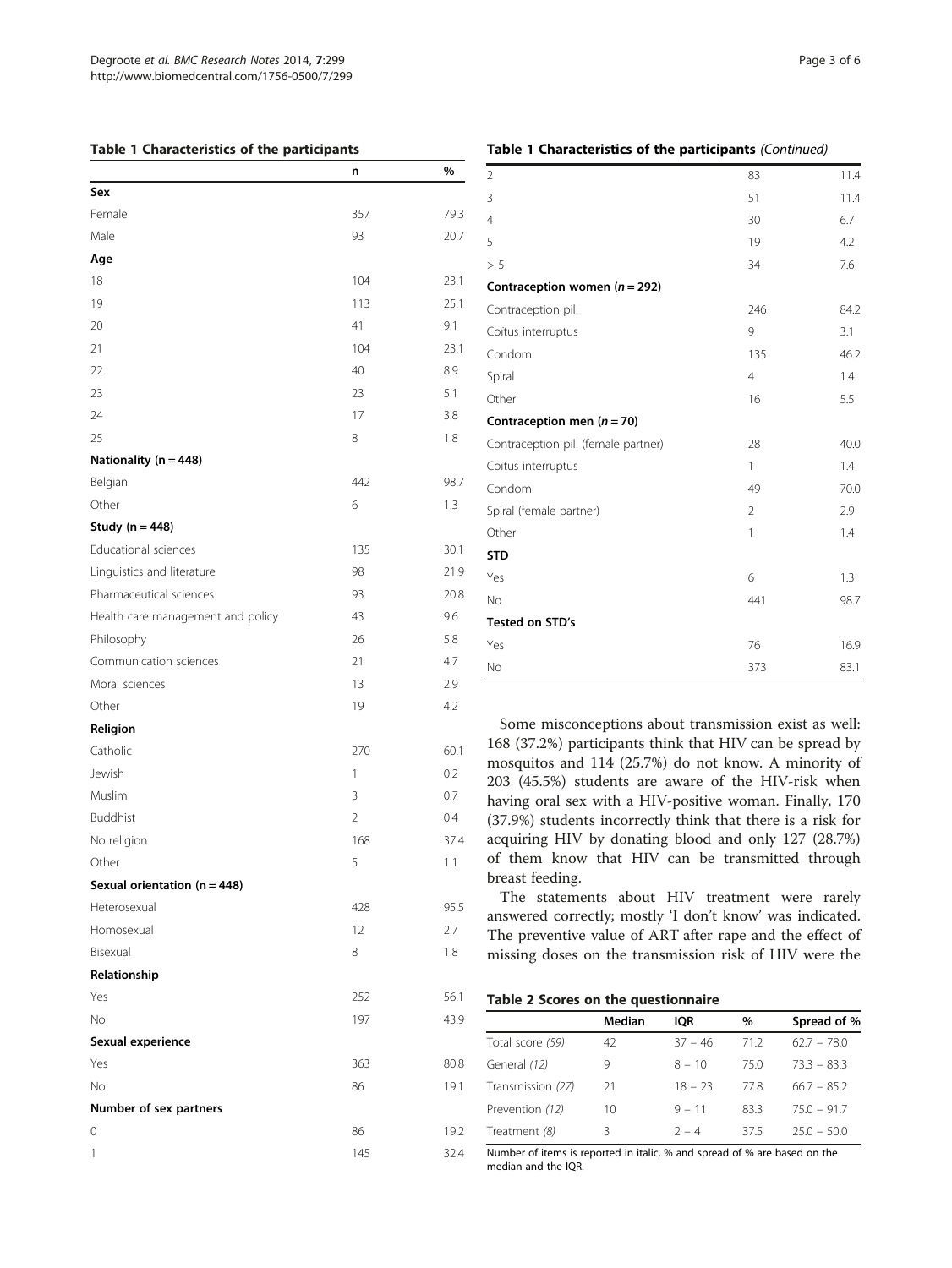questions with the fewest correct answers (29, 6.5% and 31, 6.7% respectively).

#### Factors associated with knowledge

There is a significant positive correlation between total score and age (Spearman's rho 0.276, p < 0.01). There are differences according to the education. Students of Health care management and policy (median score 46, IQR 42–50) and Pharmaceutical sciences (median score 45, IQR 42–48) have significantly higher scores than the others (all  $p < 0.05$ ) and students of Communication sciences (median score 37, IQR 32–39) have significantly lower scores than the others (all  $p < 0.049$ ).

Students who are currently in a relationship, have significant higher scores than single students (43, IQR 38–46 versus 41, IQR 36–45, p = 0.027). Differences in sexual behaviour are associated with differences in the questionnaire total score as well. Hence, students with sexual experience have higher scores than students without sexual experience (median score 43, IQR 38–46 versus median score 40, IQR 36-45,  $p = 0.007$ ). Within the group with sexual experience, higher scores are seen in students who have been tested on STDs than those who have not (median score 46, IQR 41–50 versus median score 42, IQR 37–45, p < 0.001). Differences according to the acquisition of STDs were not found  $(p = 0.401)$ , but this could be due to a limited number of participants who acquired STDs.

The number of sexual partners is also associated with the questionnaire total score. Students reporting five of more partners (median score 44, IQR 41–48) have higher scores than students with two, three or four partners (median score 43, IQR 38-46,  $p = 0.018$ ) and than those with one partner (median score 42, IQR 37–46,  $p = 0.003$ ). Religion ( $p = 0.398$ ), sexual orientation  $(p = 0.727)$  and contraception method (all  $p > 0.05$ ) were not associated with the total questionnaire score.

# **Discussion**

Although in general, HIV-related knowledge is fairly good in this sample of university students, there are several misconceptions. Myths about transmission via insect bites and donating blood seem to be persistent and have also been found in studies from other countries [[8,13](#page-4-0)[,33,34](#page-5-0)] as well as in the Flemish study [\[10](#page-4-0)]. Somewhat contrary to other countries, many Belgian university students do not know that the virus can be transmitted via mother milk (e.g. Chinese students: 78.8% correct answers versus 28.7% in this sample [[14\]](#page-4-0)). Knowledge about HIV treatment is poor, probably owing to unfamiliarity with this subject. The low score on this category of questions can be justified, and this knowledge could be considered less essential. Yet, the possibility of post-exposure prophylaxis should be more announced among this risk group.

In accordance with previous research, we found that older students have better HIV-related knowledge [\[10,14,](#page-4-0)[34,35](#page-5-0)]. This is possibly due to personal experiences which lead to more interest in this topic [[10](#page-4-0)]. This may also indicate that sexual education in secondary schools is insufficient [[35](#page-5-0)]. More probably, however, students gradually gather information through various channels: television, magazines, peers [\[14\]](#page-4-0).

Subsequently, the better HIV-related knowledge in sexually active students can be explained by personal involvement. This may lead to active information seeking, or becoming more receptive to information [[10](#page-4-0)]. It is possible that students who have more lifetime sexual partners, are more aware of the risk for STDs. This assumption is supported by additional analyses in this sample. The relative number of students using condoms as well as the number of students who already had a STD-test, was linearly associated with the number of partners.

Engaging in sexual risk behaviour is not always associated with inadequate knowledge and vice versa [[8\]](#page-4-0). Therefore, it seems that providing information alone is not effective to reduce sexual risk behaviour [[15,18,](#page-4-0)[36\]](#page-5-0). Nevertheless, improved knowledge can make students feel more comfortable to talk about the topic in a relationship [[37\]](#page-5-0). In their review, Scott-Sheldon et al. concluded that behavioural interventions can be efficient to reduce STDs and to improve condom use. Besides education, behavioural interventions include motivational training and/or skills training (e.g. partner negotiating, condom practice on a model) [\[38\]](#page-5-0). Almost two decades earlier, similar strategies were suggested for school-based programs in a review of Kirby et al. [\[39\]](#page-5-0). Moreover, the programs should have a focus on specific behavioural goals, use social learning (e.g. modelling) and address social and media influences on sexual behaviour [[39\]](#page-5-0). A last positive feature of intervention programs could be peer-learning. An instructor of the same age category can facilitate talking and discussing about sexual behaviour and can serve as a role model [[22](#page-5-0)]. For adolescents, peers are a main source of information about such topics [\[15\]](#page-4-0).

We found no association between religion and HIV-related knowledge. In Belgium, this is not surprising since few people practice their religion [[40](#page-5-0)]. It is unclear whether students reporting to be catholic have other values and ideas about (sexual) relationships than students reporting to be non-religious.

This study has certain limitations. First of all, our sample of university students is not representative for all university students in Flanders (Belgium) (e.g. only 20.7% males versus  $\pm 40\%$  [[41\]](#page-5-0)) and did not include all types of education. More specifically, no students from the faculties of sciences, engineering and economics were included. Future research could also include adolescents following non-university higher education and/or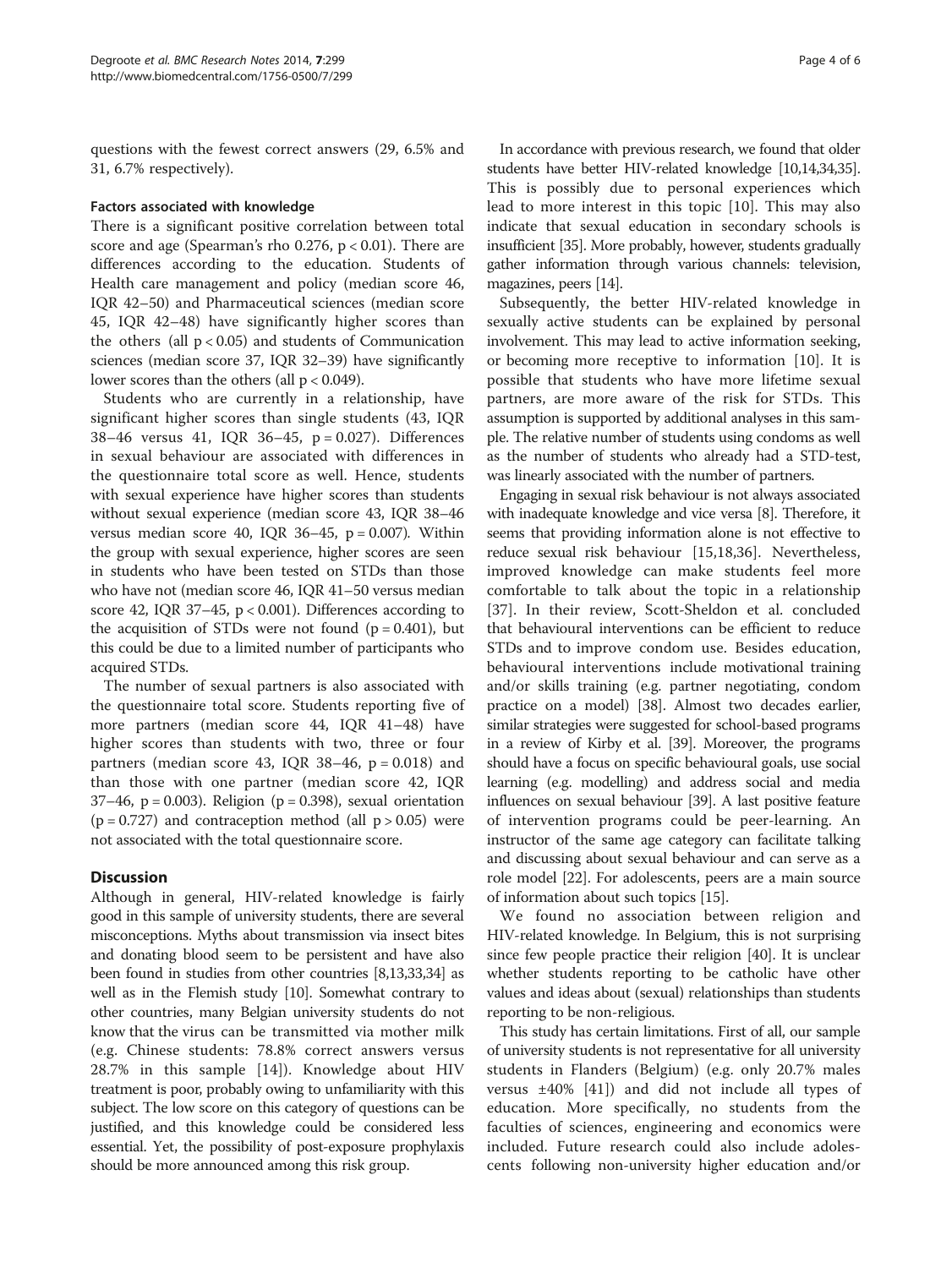<span id="page-4-0"></span>adolescents not following higher education to explore possible knowledge differences according to educational level. Secondly, the self-developed knowledge instrument was not validated, but this was considered legitimate as it was composed by statements of previously validated questionnaires. Because of the detailed and extensive knowledge instrument, sexual risk behaviour was assessed only through indicative questions such as the number of partners and contraception and not through an additional questionnaire. Lastly, the cross-sectional nature of the study does not reveal causal associations or predictors of good HIV-related knowledge.

Strengths of this study include the detailed information resulting from the rather extensive questionnaire. To avoid guessing, students could indicate the option 'I don't know'. This distinguishes the non-correct answers into misconceptions and doubts. This is interesting since these could be addressed differently in campaigns or interventions.

#### Conclusions

Knowledge on prevention and transmission of HIV is fairly good among Belgian university students and is comparable to those found in other countries. There is, however, room for improvement. Older and sexually experienced students have a better knowledge, most likely due to more personal involvement. Future interventions should approach both sexually experienced and non-experienced students with tailored information and skills.

# Additional file

[Additional file 1:](http://www.biomedcentral.com/content/supplementary/1756-0500-7-299-S1.csv) This table shows all statements of the questionnaire (including source) and the number and % of students who answered correctly, incorrectly or 'I don't know'.

#### Competing interests

The authors declare that they have no competing interests.

#### Authors' contributions

SD participated in the design and coordination of the study and drafted the manuscript. DV participated in the design of the study and helped to draft the manuscript. GL participated in the design of the study and was responsible for the data collection. PV participated in the coordination of the study. DMV conceived of the study, participated in the design and coordination of the study and helped to draft the manuscript. All authors read and approved the final manuscript.

#### Acknowledgements

The authors want to thank Anne-Sophie Ghyselen for her help in the data collection, and all the professors and students for their time.

#### Author details

<sup>1</sup>Department of General Internal Medicine, Infectious Diseases and Psychosomatics, Ghent University Hospital, De Pintelaan 185, 9000 Ghent, Belgium. <sup>2</sup>Department of Public Health, Ghent University, De Pintelaan 185, 9000 Ghent, Belgium. <sup>3</sup>Department of Internal Medicine, Ghent University, De Pintelaan 185, 9000 Ghent, Belgium. <sup>4</sup>Faculty of Medicine and Health Sciences, Ghent University, De Pintelaan 185, 9000 Ghent, Belgium. 5 Department of Economics, Hasselt University, Agoralaan Building D, 3590 Diepenbeek, Belgium.

Received: 12 March 2014 Accepted: 6 May 2014 Published: 15 May 2014

#### References

- 1. Feiten en Cijfers: Jongeren en seksualiteit. [\[http://www.sensoa.be/feiten-cijfers/](http://www.sensoa.be/feiten-cijfers/jongeren-en-seksualiteit) [jongeren-en-seksualiteit\]](http://www.sensoa.be/feiten-cijfers/jongeren-en-seksualiteit).
- 2. Centers for Disease Control and Prevention: Youth Risk Behavior Surveillance System: 2011 National Overview. In Youth Risk Behavior Surveillance System: 2011 National Overview. 2011.
- 3. Rotermann M: Comportement sexuel et utilisation du condom chez les 15 à 24 ans en 2003 et en 2009–2010. In Comportement sexuel et utilisation du condom chez les 15 à 24 ans en 2003 et en 2009–2010, Volume 23. Statistique Canada; 2012:1–5.
- 4. Darroch JE, Singh S, Frost JJ: Differences in teenage pregnancy rates among five developed countries: the roles of sexual activity and contraceptive use. Fam Plann Perspect 2001, 33:244–250. 281.
- 5. Feiten & cijfers: Seksueel overdraagbare aandoeningen (soa's). [<http://www.sensoa.be/feiten-cijfers/seksueel-overdraagbare-aandoeningen>].
- 6. Lowry R, Holtzman D, Truman BI, Kann L, Collins JL, Kolbe LJ: Substance Use and Hiv-Related Sexual Behaviors among Us High-School-Students - Are They Related. Am J Public Health 1994, 84:1116-1120.
- 7. Weinstein ND: Why It Wont Happen to Me Perceptions of Risk-Factors and Susceptibility. Health Psychol 1984, 3:431-457.
- 8. DiClemente RJ, Brown LK, Beausoleil NI, Lodico M: Comparison of AIDS knowledge and HIV-related sexual risk behaviors among adolescents in low and high AIDS prevalence communities. J Adolesc Health 1993, 14:231–236.
- 9. Degroote S, Vogelaers DP, Vermeir P, Mariman A, De Rick A, Van Der Gucht B, Pelgrom J, Van Wanzeele F, Verhofstede C, Vandijck DM: Socio-economic, behavioural, (neuro) psychological and clinical determinants of HRQoL in people living with HIV in Belgium: a pilot study. J Int Aids Soc 2013, 16(1). doi:10.7448/IAS.16.1.18643.
- 10. Van Rossem R, Berten H, Van Tuyckom C: AIDS knowledge and sexual activity among Flemish secondary school students: a multilevel analysis of the effects of type of education. Bmc Public Health 2010, 10(30). doi:10.1186/1471-2458-10-30.
- 11. Sasse A, Verbrugge R, Van Beckhoven D: Epidemiologie van aids en hiv-infectie in België - Toestand op 31 december 2011. In Book Epidemiologie van aids en hiv-infectie in België - Toestand op 31 december 2011. Scientific Institute of Public Health: 2012.
- 12. Opt SK, Loffredo DA: College students and HIV/AIDS: more insights on knowledge, testing, and sexual practices. J Psychol 2004, 138:389–402.
- 13. Tavoosi A, Zaferani A, Enzevaei A, Tajik P, Ahmadinezhad Z: Knowledge and attitude towards HIV/AIDS among Iranian students. BMC Public Health 2004, 4(17)
- 14. Huang J, Bova C, Fennie KP, Rogers A, Williams AB: Knowledge, attitudes, behaviors, and perceptions of risk related to HIV/AIDS among Chinese university students in Hunan, China. Aids Patient Care St 2005, 19:769–777.
- 15. Li XM, Lin CD, Gao ZX, Stanton B, Fang XY, Yin Q, Wu Y: HIV/AIDS knowledge and the implications for health promotion programs among Chinese college students: geographic, gender and age differences. Health Promot Int 2004, 19:345–356.
- 16. Oljira L, Berhane Y, Worku A: Assessment of comprehensive HIV/AIDS knowledge level among in-school adolescents in eastern Ethiopia. J Int Aids Soc 2013, 16:17349.
- 17. Thanavanh B, Harun-Or-Rashid M, Kasuya H, Sakamoto J: Knowledge, attitudes and practices regarding HIV/AIDS among male high school students in Lao People's Democratic Republic. J Int Aids Soc 2013, 16:17387.
- 18. Johnson BT, Carey MP, Marsh KL, Levin KD, Scott-Sheldon LA: Interventions to reduce sexual risk for the human immunodeficiency virus in adolescents, 1985–2000: a research synthesis. Arch Pediatr Adolesc Med 2003, 157:381–388.
- 19. Ergene T, Cok F, Tumer A, Unal S: A controlled-study of preventive effects of peer education and single-session lectures on HIV/AIDS knowledge and attitudes among university students in Turkey. Aids Educ Prev 2005, 17:268–278.
- 20. Stephenson JM, Strange V, Forrest S, Oakley A, Copas A, Allen E, Babiker A, Black S, Ali M, Monteiro H, Johnson AM, RIPPLE study team: Pupil-led sex education in England (RIPPLE study): cluster-randomised intervention trial. Lancet 2004, 364:338–346.